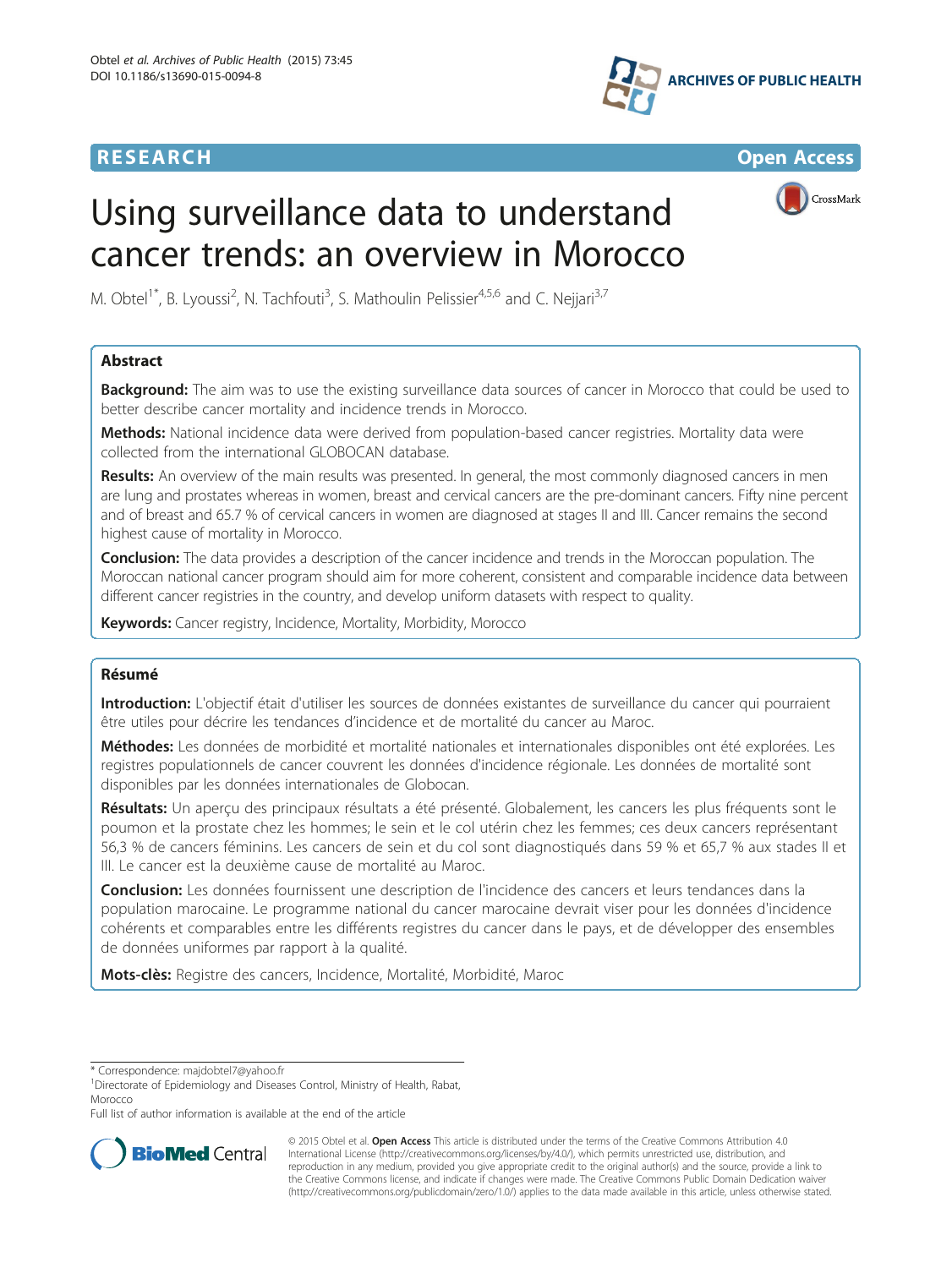# Background

Cancer is increasingly growing as a major health problem in both developed and developing countries amongst the chronic diseases [\[1](#page-6-0)]. Cancer imposes a heavy economic, health, and social burden. It is a global pandemic affecting both developed and developing regions, but the cancer toll is rapidly increasing in low and middle-income countries, where resources for prevention, diagnosis and treatment are limited or nonexistent [[2\]](#page-6-0). Worldwide, cancer incidence could potentially increase to as many as 17 million new cases per year by 2020. Of these, it is estimated that as many as 1.5 million cases will occur alone in Africa [[3\]](#page-6-0).

The professional oncology community is being increasingly called upon to define pragmatic and realistic approaches in order to provide decision makers with the evidence that cancer is increasingly growing a major public health problem and provide information that can be used to monitor its public health threats to general population [[4](#page-6-0)].

Hospital registries and surveillance systems that collect information on new cases, trends, diagnosis, treatment and mortality due to cancer in a systematic and reliable manner are key to build cancer prevention and control programme.

Data from cancer registries provide a description of the disease burden by population and over time, but geographic heterogeneities also need to be understood to develop and improve rational cancer control policies. The Middle East Africa (MEA) countries have their own patterns [\[5](#page-6-0)], and Morocco is among the countries that have a particular demographic and epidemiological situation. The estimated population of Morocco is around 32.6 million people, with a life expectancy at birth of 74.8 years [[6\]](#page-6-0). 6.8 % of subjects are estimated to be over 65 and 29 % of the population is under 15 years old. The young population in Morocco is associated with a high fertility rate of approximately 2.59 births per woman during the period 2006–2011 [\[7](#page-6-0)]. In March 2010, Morocco officially launched the National Plan of Cancer Control, aiming at reducing morbidity and mortality rates and improving survival and quality of life of cancer patients by promoting prevention, early detection and effective screening practice; by improving diagnosis, treatment, and palliative care services; and by supporting the development of facilities and research for cancer throughout the country [[8](#page-6-0)].

The aim of the current study was to use the existing surveillance data sources of cancer to describe cancer mortality and incidence trends in Morocco and provide an overview of cancer profile in Morocco.

# Methods

Morbidity and mortality statistics on cancer were obtained from national and internationaldata sources: whereas national data on cancer were mainly provided by the Moroccan cancer registries, international estimates are mainly based on data available from the IARC.

# National morbidity data sources

The main sources of cancer morbidity data are populationbased cancer registries. In Morocco, two population-based registries are the principal sources of reliable cancer morbidity data. The first one is region-based and concerns the administrative region of Casablanca (Region du Grand Casablanca). This registry covers around 12 % of the Moroccan population and is usually tied to state health departments of the region. The data are collected retrospectively on cancer patient from private and public care structures in the Casablanca region, such as hospital departments, private hospitals and pathological laboratories [[9](#page-6-0)]. This data collection is made by medical doctors who are well trained on cancer registration and who are also involved in the management of database after the collection. The first report of this registry published cancer data from 2004 [[10\]](#page-6-0) and a more recent publication has covered the period from 2005–2007 [[11\]](#page-6-0).

The second one, the population-based cancer registry of Rabat, covering around 2.1 % of the Moroccan populationand this registry reports all new cancer casesfrom 2005 onwards among residents in Rabat [[12](#page-6-0)]. This registry usesan active method of data collection consistingofgathering data relative to any new diagnosed cancer including visits by registry staff to all data sources, essentially hospitals, pathological laboratories, and private clinics in Rabat [[12\]](#page-6-0). Themost recent report of this registry published data for the period from 2006–2008 [[13\]](#page-6-0).

Data from these two population-based registries allows to estimatethe global and national incidence cancer rate and the incidence rates by localization. To compare data at national or international level, these registries estimate a standardized incidence by using the Moroccan population and the world populationas references [[9, 12](#page-6-0)]. Data collected by these cancer registries usually include date of diagnosis, confirmation of diagnosis, histological type and differentiation, extension of the tumor, classification, stage and treatment, as well as socio-demographic information. Another registry of the oncology hospital hasbeen developed in the region of Marrakech, but the results have not been published yet. In theFez region, a cancer registry of Hassan II Hospitalis currently being developed to collect data and to evaluate patient care in this north centre region of Morocco. They can also be used in studies that compare patterns of care among providers or geographic regions [\[14](#page-6-0)].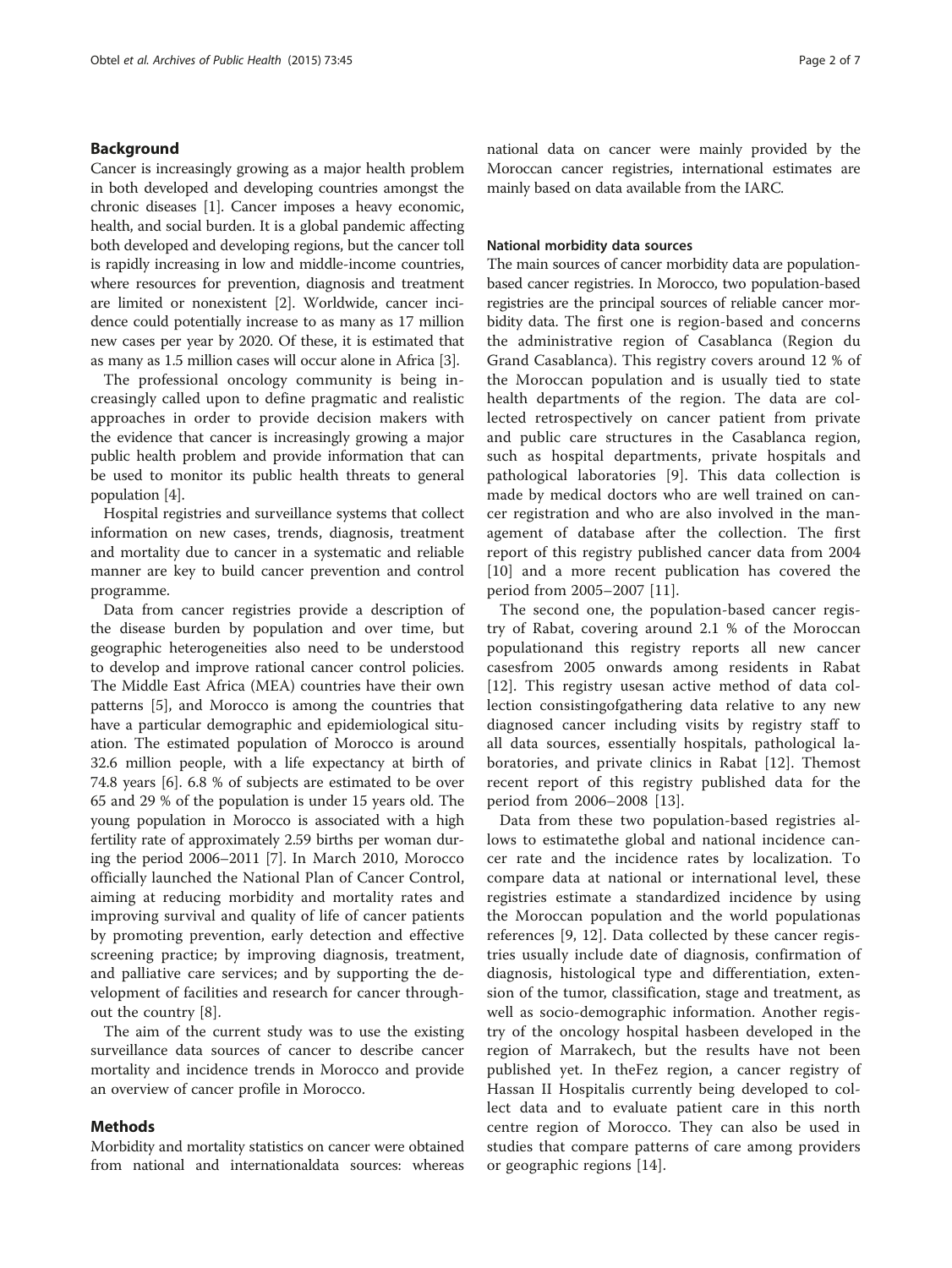# National mortality data sources

The main sources are data published annually by the Ministry of Health [[7\]](#page-6-0). The information is obtained from death certificates completed by medical health workers of the Municipal Hygiene Office throughout the country since 1950. Currently, no data related to the cause of death according to International Classification of Diseases (ICD)10 is available in the conventional system of surveillance.

# International morbidity and mortality data sources

We used the CancerMondialwebsite to get access to various databases containing information on the occurrence of cancer worldwide held and managed by the Section of Cancer Information of IARC. Two of the principal cancer databases available on this website are GLOBOCAN, which provides the most recent estimates for 2012's cancer incidence, mortality rate,and prevalence for 28types of cancer in 184 countries [\[2](#page-6-0)], and Cancer Incidence in Five Continents (CI5), which provides access to detailed information on the incidence of cancer recorded by cancer registries (regional or national) worldwide [[15](#page-6-0)]. For Morocco, as for other countries, data on cancer incidence and mortality are available on the GLOBOCAN. These data are collected by IARC [[2\]](#page-6-0). The datais based on provisional estimates of cancer andspecific mortality in every country, and it allows making predictions of mortality and morbidity until the year 2035. The cancer data concerning incidence, morbidity and population survival analysis based onthe Casablanca cancer registry are not yet available on the CI5 database.

# Results

# Main morbidity and mortality data

Between 2005 and 2007, the Casablanca cancer populationbased registry recorded 11,923 cases (all cancer localizations), of which 5,551 cases (46.6 %) were recorded in males [[9](#page-6-0)]. The incidence rates (CR: Crude rate, ASR (M): Age Standardized Rate in Morocco, ASR (W): Age Standardized Rate in the World) of global cancers are displayed in Table 1. All rates tended to increase in both men and women;the ASR (W) passed from 100.3/100000 in 2004 to 138.5/100000 in 2008 (Table 1).

The four most common cancers sites among males were lung (ASR = 25.9 per 100000), prostate (15.6), bladder (10.2) and colon-rectum (8.4) (proportions of Casablanca cancer registry: 22.1 %, 10.5 %, 7.0 % and 7.2 % of all cancers respectively (Fig. [1,](#page-3-0) Table [2\)](#page-3-0), whereas in females, the top four cancers sites were breast (ASR = 38.6), cervical (14.6), thyroid (7.1) and colon-rectum (6.0) (proportions of Casablanca cancer registry: 34.3 %, 13.3 %, 6.5 % and 5.0 % of all cancers respectively (Fig. [2](#page-4-0), Table [2\)](#page-3-0). The Rabat cancer registry revealed the same pattern with regards to cancer localizations (Figs. [1](#page-3-0) and [2\)](#page-4-0).

As shown in Table [3](#page-4-0), the mean of age was 49.5 years for breast cancer and 52.9 years for cervical cancer. In men, it was 59.5 years for lung cancer and 70.4 years for prostate cancer. For both sexes, the median age was around 57 years for colon cancer. Breast and cervical cancers are diagnosed at stages II (59.0 %) and III (65.7 %) in women, and only 4.6 % of lung cancers are diagnosed at stages I and II in men (Table [3\)](#page-4-0).

According to the Ministry of Health sources, cancer is only second to cardiovascular diseases as the leading cause of death in Morocco since 2004 [[16\]](#page-6-0) with a mortality rate of 8.3 %. Cancer remained the second cause of mortality through 2011 as well (11.5 %) [[7\]](#page-6-0).

According to GLOBOCAN 2012, 14.1 million new cancer cases and 8.2 million cancer deaths occurred in 2012, compared to 12.7 million and 7.6 million respectively in 2008 [[2\]](#page-6-0).

Lung (1.8 million cases, which is 13.0 % of the total), breast (1.7 million cases, or 11.9 % of the total) and the colorectal cancer (1.4 million cases, or 9.7 % of the total) were the most commonly diagnosed cancers. The most frequent causes of death from cancer were lung

Table 1 Cancer incidence, per 100 000 inhabitants, in Morocco according to gender and years (2004–2008: data from Casablanca and Rabat cancer registries) [\[9, 12](#page-6-0)]

|            |           | 2004                     |                          | 2005  |       | 2006  |       | 2007  |       | 2008                     |        |
|------------|-----------|--------------------------|--------------------------|-------|-------|-------|-------|-------|-------|--------------------------|--------|
| Registry   |           | Men                      | Women                    | Men   | Women | Men   | Women | Men   | Women | Men                      | Women  |
| Casablanca | Case      | 1503                     | 1833                     | 1680  | 1994  | 1788  | 2091  | 2083  | 2287  | $\overline{\phantom{a}}$ |        |
|            | CR        | 84.0                     | 100.0                    | 93.1  | 107.4 | 97.8  | 111.0 | 112.4 | 119.8 | ٠                        | $\sim$ |
|            | ASR (M)   | $\sim$                   |                          | 88.8  | 95.1  | 94.0  | 99.7  | 106.6 | 107.5 | ٠                        |        |
|            | ASR (W)   | 100.3                    | 104.2                    | 112.2 | 110.6 | 117.1 | 115.1 | 132.8 | 121.9 | $\overline{a}$           |        |
| Rabat      | Cases     | ٠                        | $\sim$                   | 384   | 379   | 401   | 394   | 410   | 434   | 430                      | 404    |
|            | <b>CR</b> | -                        | $\overline{\phantom{a}}$ | 125.5 | 115.9 | 130.5 | 119.5 | 132.6 | 130.4 | 138.3                    | 120.5  |
|            | ASR (M)   | $\overline{\phantom{a}}$ | $\overline{\phantom{a}}$ | 104.8 | 96.0  | 107.6 | 97.2  | 110.2 | 106.3 | 114.6                    | 97.7   |
|            | ASR (W)   | $\overline{\phantom{a}}$ | $\overline{\phantom{a}}$ | 132.9 | 112.2 | 34.9  | 112.1 | 137.0 | 120.7 | 138.5                    | 110.9  |

CR Crude rate, ASR (M) Age Standardized Rate (incidence standardized on Morocco population), ASR (W) Age Standardized Rate (incidence standardized on World population)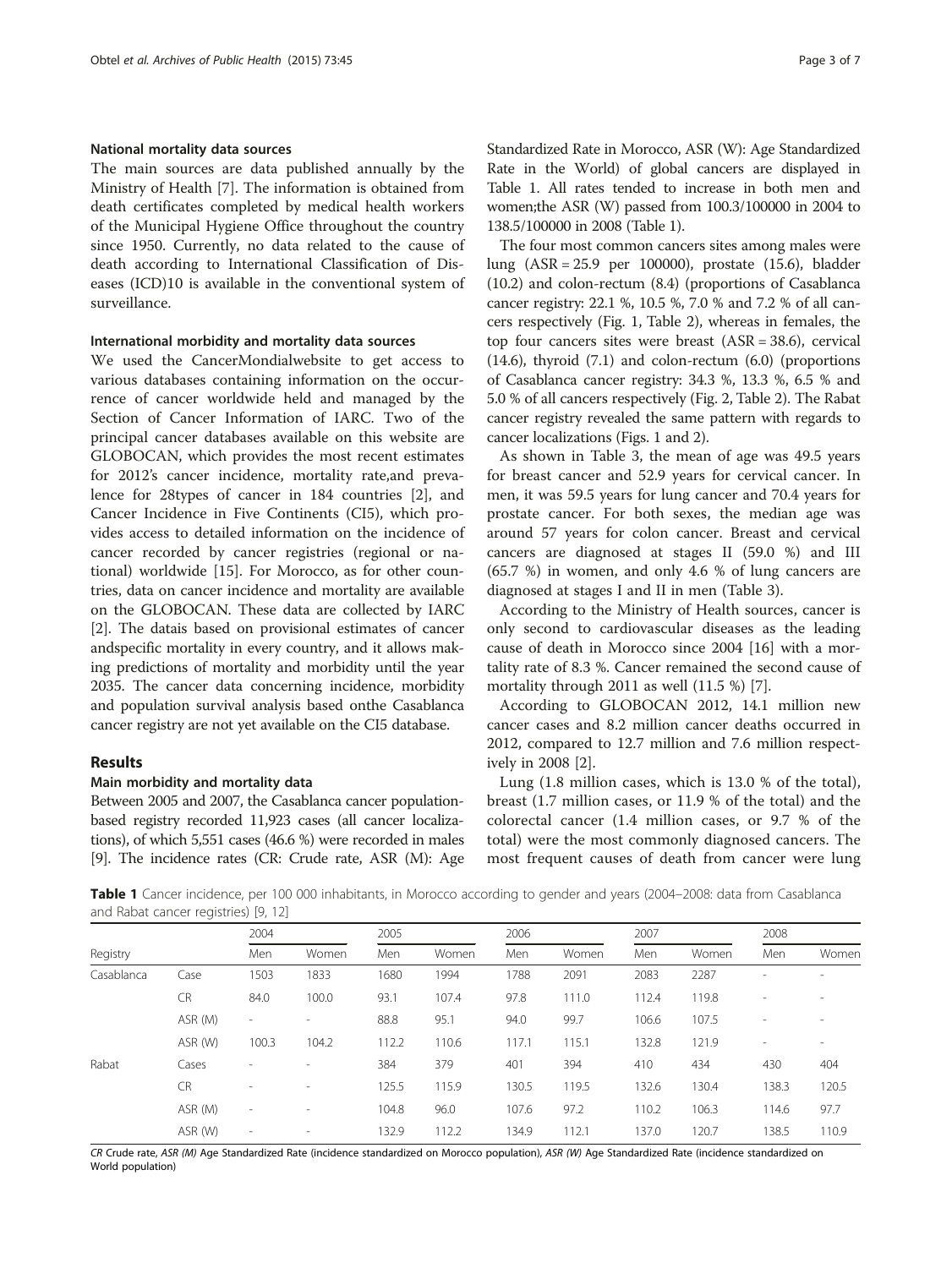<span id="page-3-0"></span>

(1.6 million deaths, 19.4 % of the total), liver (0.8 million deaths, 9.1 % of the total) and stomach (0.7 million deaths, 8.8 % of the total) cancers [\[2](#page-6-0)].

# Predictive cancer data of Morocco

The projections based on the GLOBOCAN 2012 estimations show a substantial increase of 19.3 million new incidence of cancer each year by 2025 because of the demographic growth and the ageing of the world population [\[2\]](#page-6-0). For Morocco, GLOBOCAN 2012 estimated 35,018 new cancer incidence, (16,829 new incidence in males and 18,189 in females) and 22,798 cancer-related deaths (12,462 in males and 10,336 in females) (Tables [4](#page-4-0)

and [5](#page-5-0)). GLOBOCAN 2012 online analysis [[2\]](#page-6-0), estimated about 20,715 and 16,942 cancer-related deaths, respectively, in male and female by 2030 (Table [5](#page-5-0)). This provisional data represents an increases of up of 60 % from 2012 (assuming no change in risk from 2012).

# **Discussion**

The surveillance data for cancer were collected from cancer registries. In general, the information was regularly and carefully scrutinized [\[9](#page-6-0), [12\]](#page-6-0). The incidence rates reported by both population-based cancer registries were considered more accurate than those made by GLOBO-CAN. In practice, GLOBOCANestimates sex- and age-

Table 2 Cancer incidence, per 100 000 inhabitants, of the most commonly found cancers in Moroccan population according to gender and years, (2004–2007: data from Casablanca cancer registry) [\[9](#page-6-0)]

|            | Women |      |      |      |            | Men  |      |      |      |
|------------|-------|------|------|------|------------|------|------|------|------|
|            | 2004  | 2005 | 2006 | 2007 |            | 2004 | 2005 | 2006 | 2007 |
| Breast     |       |      |      |      | Lung       |      |      |      |      |
| Case       | 662   | 666  | 690  | 763  | Case       | 357  | 373  | 380  | 389  |
| ASR (M)    | 35.0  | 35.1 | 35.4 | 38.6 | ASR (M)    | 25.5 | 26.0 | 25.9 | 25.9 |
| Cervix     |       |      |      |      | Prostate   |      |      |      |      |
| Case       | 235   | 272  | 276  | 268  | Case       | 124  | 169  | 172  | 207  |
| AS (M)     | 13.5  | 15.5 | 14.9 | 14.6 | ASR (M)    | 9.6  | 12.7 | 12.3 | 15.6 |
| Thyroid    |       |      |      |      | Bladder    |      |      |      |      |
| Case       | 97    | 128  | 125  | 148  | Case       | 84   | 107  | 113  | 148  |
| ASR (M)    | 4.8   | 6.5  | 6.5  | 7.1  | ASR (M)    | 5.8  | 8.0  | 7.9  | 10.2 |
| Colorectal |       |      |      |      | Colorectal |      |      |      |      |
| Case       | 93    | 96   | 100  | 110  | Case       | 102  | 106  | 137  | 134  |
| ASR (M)    | 5.8   | 5.6  | 5.9  | 6.0  | AS(M)      | 6.5  | 6.9  | 9.2  | 8.4  |

ASR (M) Age Standardized Rate (Standardized incidence on Morocco population)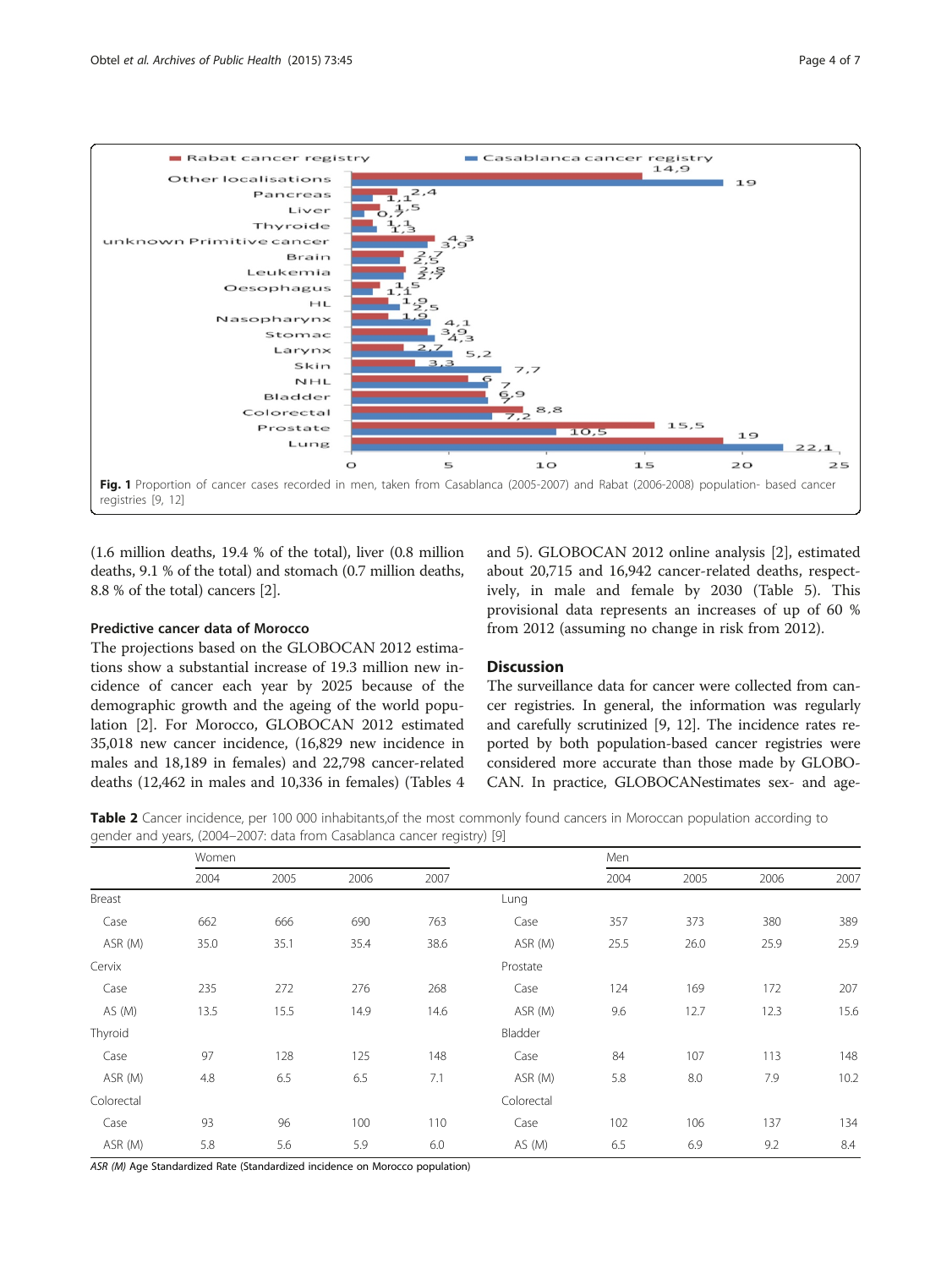<span id="page-4-0"></span>

specific incidence rates of cancer in Morocco as the weighted average of the local rates of 16 countries [[2](#page-6-0)].

In Morocco, no valid data of mortality due to cancer is currently available. The interpretations and accuracy of cancer mortality patterns presented in this review could be affected by incomplete information on routine medical records and death certificates and inaccurate population estimates. National studies are in progress to collect mortality data in Morocco, but they are not published yet. Only a national study which aimed to provide first data on smoking attributable mortality in Morocco was published in 2014 [[17\]](#page-6-0).

Unlike western countries, most Asian and African countries (including Morocco) do not rely on comprehensive death registration systems. Instead mortality data are collected and made available through the GLOBOCAN database by the IARC, which provides data from national

Table 3 Age and cancer stage distributions of main cancers in Morocco (2004–2008: data from Casablanca and Rabat cancer registries) [[9](#page-6-0), [12\]](#page-6-0)

|          |      | Age (means, years) | Stage | Stage | Stage | Stage | <b>Not</b> |  |
|----------|------|--------------------|-------|-------|-------|-------|------------|--|
|          | Men  | Women              |       | Ш     | Ш     | IV    | defined    |  |
| Breast   |      | 49.5               | 13.5  | 44.6  | 24.4  | 4.5   | 13.0       |  |
| Cervix   |      | 52.9               | 15.0  | 38.6  | 27.1  | 7.9   | 11.4       |  |
| Lung     | 59.5 |                    | 2.3   | 23    | 19.1  | 50.0  | 26.3       |  |
| Prostate | 70.4 |                    | 0.5   | 19.8  | 14.1  | 17.7  | 47.9       |  |
| Colon    | 56.8 | 57.2               | 6.2   | 22.7  | 14.8  | 37.5  | 18.8       |  |
| Rectum   | 58.1 | 54.2               | 8.2   | 16.5  | 12.3  | 26.0  | 37.0       |  |

incidence estimates using modeled survival for instance, the estimations for Morocco are from national incidence estimates of 82 countries [\[2](#page-6-0)]. Major advantages in using this method include national coverage and long-term availability.

The Moroccan population-based cancer registries provide main surveillance data of cancer which have an important roleto ensure reliable and valid information for decision makersin prevention and control strategies. The existing cancer registries in Morocco cover less than 15 % of the Moroccan population, thus still there is a limitation on cancer data obtained from the present registries and the need for more information on cancer

|                   |  |  | Table 4 Data on cancer rates in Morocco estimated by |  |
|-------------------|--|--|------------------------------------------------------|--|
| Globocan 2012 [2] |  |  |                                                      |  |

|                                                         | Men   | Women | Both sexes |
|---------------------------------------------------------|-------|-------|------------|
| Population (thousands)                                  | 15956 | 16641 | 32598      |
| Number of new cancer cases (thousands)                  | 16.8  | 18.2  | 35.0       |
| ASR (W)                                                 | 122.7 | 1144  | 117.8      |
| Risk of getting cancer before age 75 (%)                | 13.6  | 11.7  | 12.6       |
| Number of cancer deaths (thousands)                     | 12.5  | 10.3  | 22.8       |
| ASR (W)                                                 | 92.3  | 66.8  | 78.4       |
| Risk of dying from cancer before<br>age 75 (%)          | 10.2  | 7.3   | 8.6        |
| 5-year prevalent cases, adult population<br>(thousands) | 30.6  | 49.0  | 79.6       |
| Proportion (per 100000)                                 | 268.4 | 398.9 | 336.0      |

ASR (W) Age Standardized Rate (Standardized incidence on World population)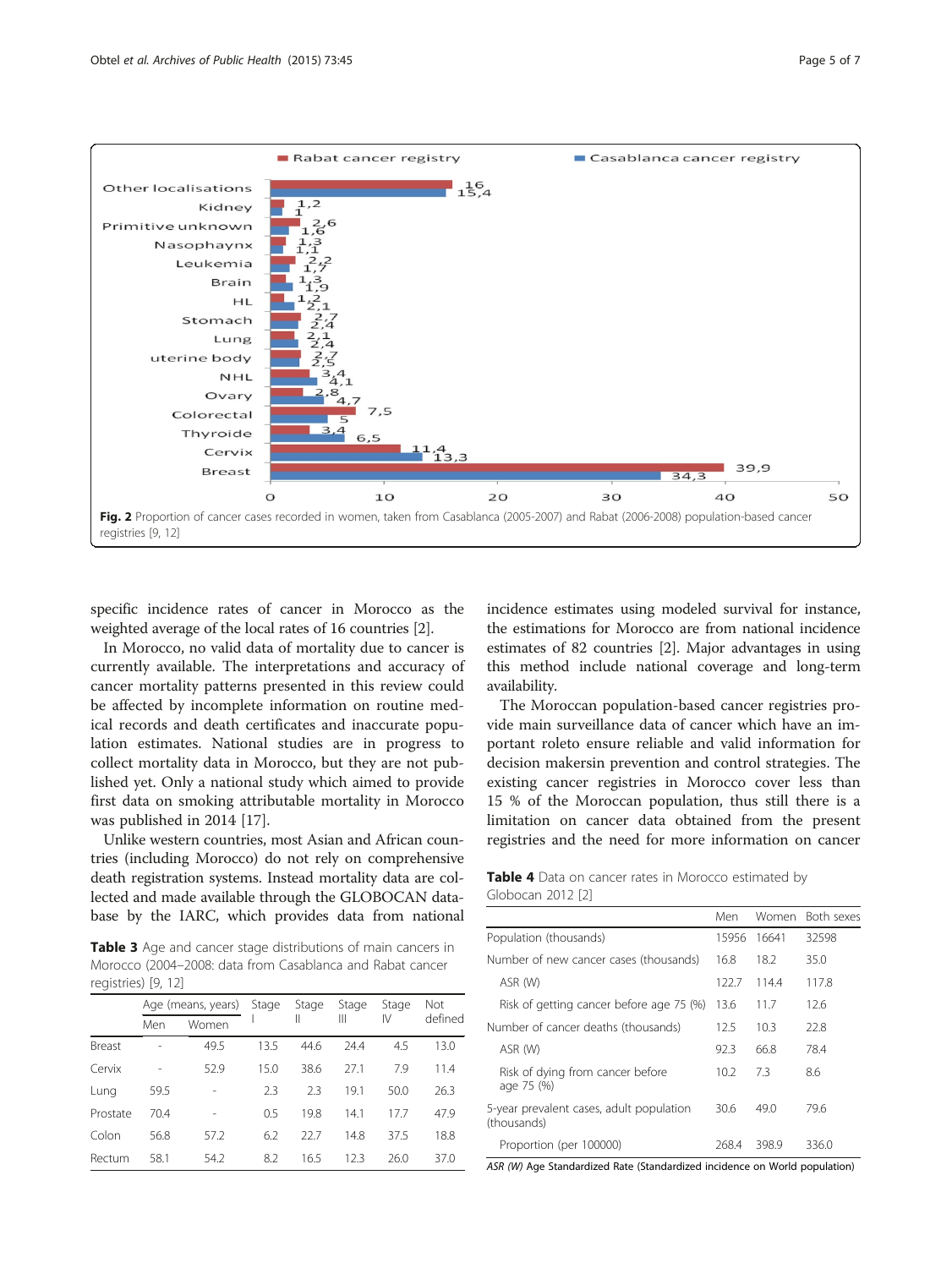<span id="page-5-0"></span>**Table 5** Number of new cases and cancer related deaths of all cancers excluding non-melanoma skin cancer (all ages) estimated by predictions analysis of Globocan 2012 [\[2](#page-6-0)]

| Years |             | Number of new cases |                  | Number of cancer-related deaths |       |            |  |
|-------|-------------|---------------------|------------------|---------------------------------|-------|------------|--|
|       | Man         |                     | Woman Both sexes | Man                             | Woman | Both sexes |  |
| 2012  | 16829       | 18189               | 35018            | 12462                           | 10336 | 22798      |  |
| 2025  | 23665 24802 |                     | 48467            | 17441                           | 14631 | 32072      |  |
| 2030  | 27354       | 27894               | 55248            | 20715                           | 16942 | 37657      |  |
| 2035  | 30893       | 30765               | 61658            | 23944                           | 19264 | 43208      |  |

in the other regions covering the remaining 85 % of the population is apparent.

Nevertheless, for some countries including Morocco, incomplete coverage of the population yields lowestimated mortality rates whereas for others, the quality of information for the cause of death is poor.

Despite these limitations, data reported from populationbased cancer registries and GLOBOCAN database contribute to allow a description of the cancer incidence and trends in Moroccan population.

Lung cancer is the most common cancer affecting males, followed by prostate cancer, while breast cancer represents the most common cancer among females, followed by cervical cancer. Incidence of bladder and colorectalcancer appears to be increasing among Moroccan population.

In general, more than half of the cancers (56.8 %) and deaths due to cancer (64.9 %) in 2012 were registered in the least developed regions in the world, and this trend is likely to continue by 2025 [[2\]](#page-6-0). The median age of all cancer types in Morocco was50.5 years for women and 56.6 years for men. Cancer at a young age in Morocco was more common among women, who represented 67 % of the cases under 50. This was mainly attributable to the low number of cases recorded among old people and the young age of the general population [\[11](#page-6-0), [13\]](#page-6-0).

The pattern of cancer risk as seen in the recent study conducted in North Africa (Morocco, Algeria, Tunisia, Libya and Egypt) appears quite uncharacteristic [[18\]](#page-6-0). In every North Africa country, the whole incidence rate ranges, in both genders, between one third and one half of what is currently measured in Europe. For the whole incidence rate, the variations among these countries are far smaller than the difference between this group of countries and Europe [[19\]](#page-6-0).

In Morocco, breast cancer remains the most common malignant tumor in females [[9](#page-6-0), [12\]](#page-6-0). Stage at diagnosis of this cancer could be obtained for 82 % cases in 2007. It was recorded in Casablanca cancer registry as follows: 28 % local, 63 % regional and 9 % distant, in the absence of screeningprogram [\[9](#page-6-0), [11](#page-6-0)].

Breast cancer is also the leading cause of death from cancer in European women. A marked decline in breast

cancer mortality in most European countries in the 1990s have been attributed to the combined effect of earlier detection and improved treatment mainly in young women. Soas the population grows older the number of deaths from breast cancer is still rising (131,000 in 2012 [\[20\]](#page-6-0) and 131,000 in 2013) [[21](#page-6-0)].

Following this European strategy and in order to respond to preventive objectives of National cancer program, Morocco integrated screeningactivities at all levels of its health care system in several regions in 2011 in an effort to reduce breast cancer mortality. These screening programs, focused on the 49–55 years age group,also strive forthe early detection of cervicalcancer [\[22\]](#page-6-0). These programsfollow the GLOBOCAN 2012 strategy, which brings to light significant trends of cancer in women and shows that, at the global level, higher priority must be given to prevention andtreatment measureson breast and cervical cancers [\[2](#page-6-0)].

WHO has developed guidelines and policies for establishing effective national cancer control programs according to capacity and financial development, in order to increase cancer control activities [[23, 24](#page-6-0)].

Development of a cancer control program should include the implementation of cancer registries to assess the cancer burden, identify priorities and to evaluate the effectiveness of the cancer program.

# Conclusion

The Moroccannational cancer program should aim for coherent and comparableincidence data between differentcancer registries in the country, and develop uniform/homogeneous datasets with respect to quality. Additionally, population-based cancer registries should rapidly recordcancer mortality data including causes of death. It is now important to improve the surveillance of cancer through the implementation of high-quality cancer registries. Thus, the national cancer program should develop cancer registries in more regions to improve our knowledge on cancer epidemiology (particularly in rural areas) and to adapt, if needed, the nationalMoroccan strategy to better control and cure cancer.

#### Competing interests

The authors declare that they have no competing interests.

#### Authors' contributions

OM performed the overview and wrote the manuscript. LB performed the methodology and reviewed the manuscript in each step. TN participated in data collection. SMP contributed to the methodology and reviewing the manuscript. CN corrected and reviewed the manuscript in each step. All authors have reviewed and approved the final manuscript.

#### Acknowledgments

We would like to express our special thanks to Dr Mamunur Rahman Malik for reviewing this paper.